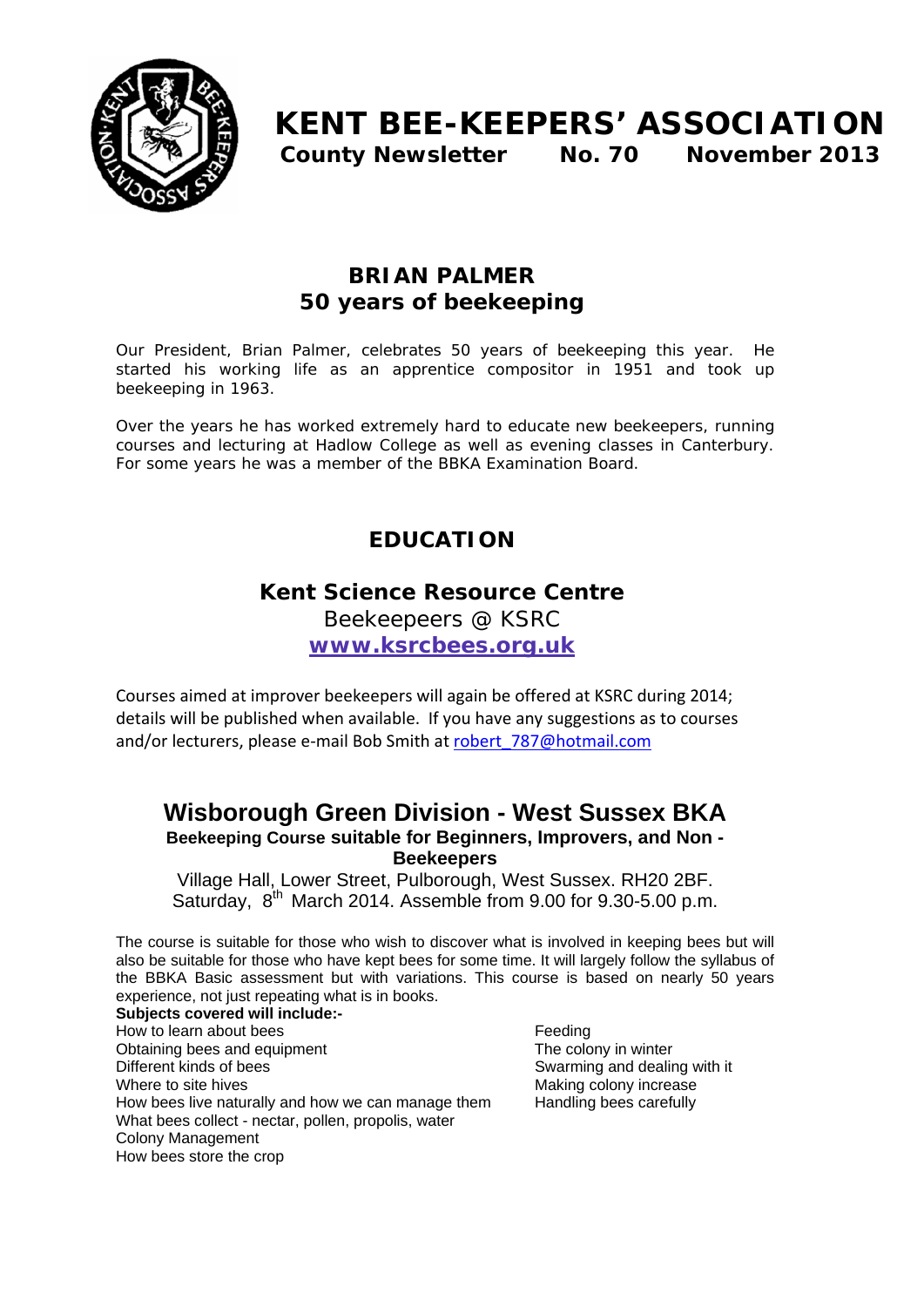**Course fee** £40. Second and subsequent attendees booked together £35\*. Under 16 with a paying adult £15\*.

Price is per head to include lunch, refreshments, and our own booklet "Basic Beekeeping". Please note: Those marked \* will not receive "Basic Beekeeping". Additional copies available on the day at £5.

For existing, paid-up WGBKA members the fee is reduced to £30.

**Enquiries:-** Roger Patterson. roger-patterson@btconnect.com 01403 790637 or 07976 306 492

**Booking:-** Gordon Allan, Stone House, High Street, Petworth, West Sussex, GU28 0AU. 01798 343470 petworthgordon@btopenworld.com preferably using the form on the website. **Cheques payable to:-** WSBKA Wisborough Green Div.

Web Site www.wgbka.org.uk

## **County and other events**

#### **KBKA AUTUMN LECTURE**

COMMUNITY HALL, LENHAM ME17 2QT **Sunday, 17th November** 

Doors open 1.00 p.m. Lectured starts 1.30 p.m.

David Rudland: 'Winter into Spring' David is a Surrey beekeeper with 150 colonies and is also a Seasonal bee inspector

Michael Keith-Lucas: 'How Plants Solve Crimes' Uses of pollen to place suspects at the scene of crime, solving honey fraud etc. Michael is a retired academic plant scientist

Also Lesley Fancote's delicious tea and chat time 3 stalls: books, equipment, bumble bees

Tickets: £5.00 in advance and £6.00 on the door obtainable from Kit Erhardt: kit.erhardt@doctors.org.uk 01689 860805 Clive Watson: watson30@talktalk.net 020 8658 3686 John Hendrie: bibba26@talktalk.net 01732 833894

#### **54TH ANNUAL DELEGATES' MEETING OF THE BRITISH BEEKEEPERS ASSOCIATION** The Chesford Grange, Chesford Bridge, Kenilworth CV8 2LD Saturday, 11<sup>th</sup> January 2014

#### **BBKA SPRING CONVENTION**

Harper Adams University Saturday, 4<sup>th</sup> to Sunday, 6<sup>th</sup> April 2014 Lectures, Workshops and Courses N.B. Trade show open Friday and Saturday Programme and tickets on sale in January 2014 Visit www.bbka.org.uk